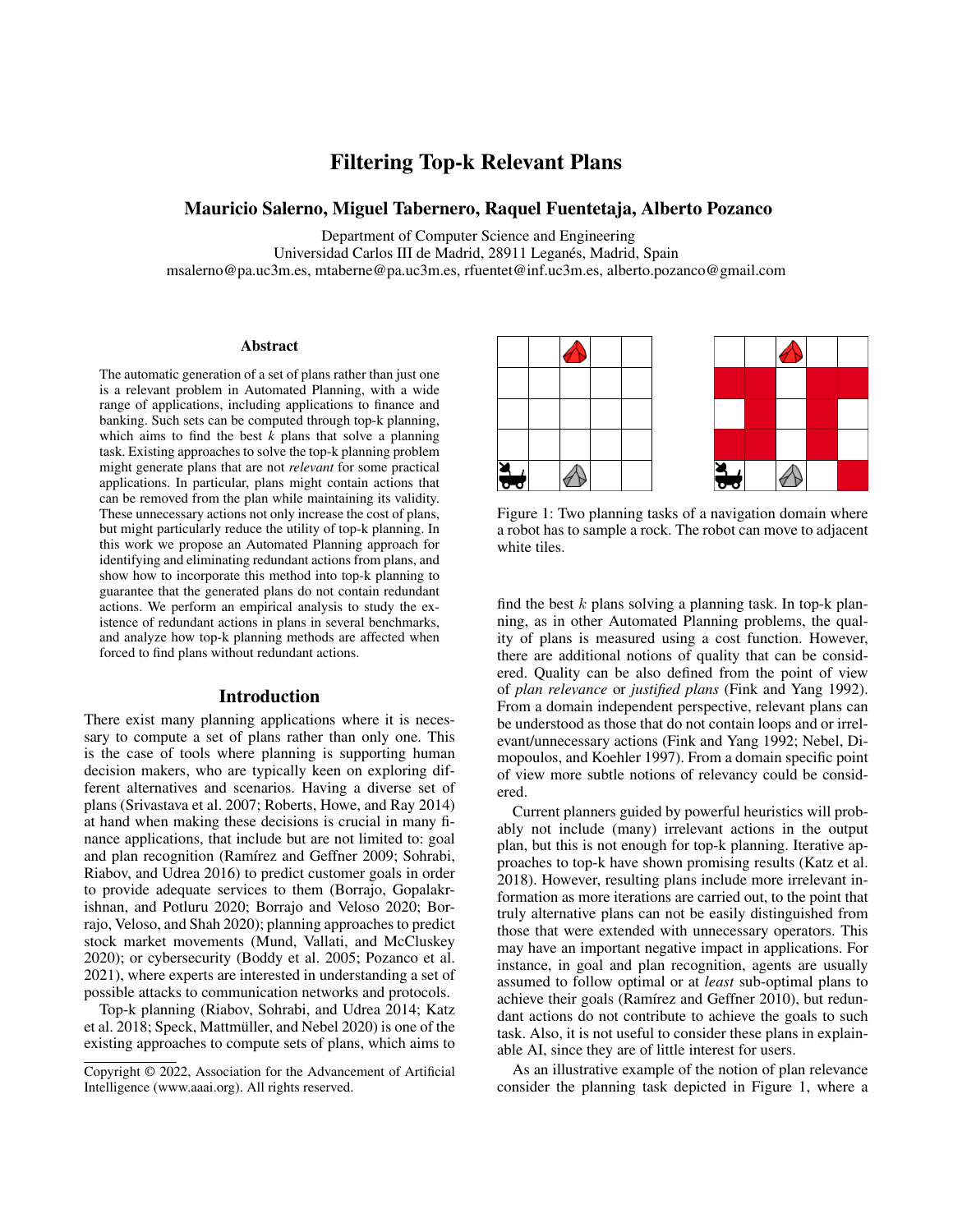robot has to take a sample of the red rock situated on the top. Here, the plans that represent the different routes the agent can use to sample the red rock can be considered relevant of justified. In contrast, any plan where the agent passes through the same cell more than once would not be justified, since the actions that create the loop can be removed from the plan and it still achieves the goal. Another plan that would not be justified is one where the agent reaches the goal state (samples the rock) and then executes additional actions: these subsequent actions can be subtracted from the plan, and generate equally valid plans. The same occurs in plans where the robot samples also the grey rock, which is not necessary to sample. Figure 1 shows two planning problems. For the one on the left there are many relevant plans, while for the one on the right there is only one relevant plan. It is not difficult to find additional examples in large-scale real-world applications where the domain can include many operators, static facts and objects, which might be irrelevant for specific goals and initial situations. The number of possible non-relevant plans can be quite large, and these plans are somehow *artificial*, since they do not represent actual different alternatives to achieve the goals.

In this work, we focus on two ideas: (1) filtering unnecessary actions in a plan post-optimization step, in the same line as some previous works (Nakhost and Müller 2010; Chrpa, McCluskey, and Osborne 2012b,a; Balyo, Chrpa, and Kilani 2014); specifically, we contribute with a compilation that encodes the problem as an Automated Planning task, so that in can be solved using an off-the-shelf automated planner; and (2) incorporating the notion of plan justification in the context of top-k planning; specifically, we present an approach to find relevant/justified plans when using iterative approaches to top-k planning. This work expands on top-k and is closely related with the ideas of top-quality (Katz, Sohrabi, and Udrea 2020) and diverse planning (Katz and Sohrabi 2020), since these approaches also find plans that should meet certain conditions.

The rest of the paper is organized as follows. Next section introduces basic notions of classical planning, plan justification and top-k planning. Then, we define a planning compilation for plan justification. After that, we describe how to integrate it with top-k planning. Next, we include an empirical evaluation on how the incorporation of plan justification affects top-k planning. Finally, we discuss related work and draw some conclusions.

### Background

### Classical Planning

A classical planning task (Fikes and Nilsson 1971) is defined as a tuple  $\Pi = (\mathcal{F}, \mathcal{A}, \mathcal{I}, \mathcal{G})$ , where  $\mathcal F$  is a set of propositions;  $\overline{A}$  is a set of actions;  $\mathcal{I} \subseteq \mathcal{F}$  is the initial situation, encoding what propositions are true initially; and  $\mathcal{G} \subseteq \mathcal{F}$  is a set of goal propositions. Every  $a \in A$  has preconditions, denoted as  $pre(a) \subseteq \mathcal{F}$ , added effects  $add(a) \subseteq \mathcal{F}$  and negative effects  $del(a) \subseteq \mathcal{F}$ .

A planning task Π defines a state model which states  $s \in S$  are subsets of F and are represented by the fluents that are true in the corresponding state. In this model, the initial state is  $s_i = \mathcal{I}$ , and the goal states are those  $s_g$  that include the goals  $\mathcal{G} \subseteq s_g$ . The actions  $a \in \mathcal{A}$ that are applicable in a state s, denoted as  $A(s)$ , are those for which  $pre(a) \subseteq s$ . The transition function is  $\gamma$ , where  $\gamma(s,a) = (s \setminus \text{del}(a)) \cup \text{add}(a)$  represents the state s' that results from the application of the action a in state s.

A solution or valid plan for Π is an action sequence  $\pi = \langle a_1, \ldots, a_n \rangle$  that induces a state sequence  $\overline{S}_{\pi}$  =  $\langle s_0, \ldots, s_n \rangle$  such that  $s_0 = \mathcal{I}$  and, for each i such that  $1 \leq i \leq n$ ,  $a_i$  is applicable in  $s_{i-1}$  and  $s_i = \gamma(s_{i-1}, a_i)$ . A plan  $\pi$  solves  $\Pi$  if and only if  $\mathcal{G} \subseteq s_n$ . We denote the set of all the plans that solve a planning task  $\Pi$  as  $P_{\Pi}$ . Each action  $a \in A$  is assumed to have a non-negative cost  $c(a)$ , so that the cost of a plan is  $c(\pi) = \sum c(a_i)$ . A plan is optimal if it has minimum cost.

#### Top-k planning

The objective of a top-k planning problem (Riabov, Sohrabi, and Udrea 2014; Sohrabi, Riabov, and Udrea 2016) is to find the  $k$  plans of lowest cost for a planning task.

**Definition 1.** A top-k planning problem is a tuple  $(\Pi, k)$ , *where*  $\Pi = (\mathcal{F}, \mathcal{A}, \mathcal{I}, \mathcal{G})$  *and*  $k \in \mathbb{N}$ *. The goal is to find a set of plans*  $P_k \subseteq P_\Pi$  *such that:* 

- For each  $\pi \in P_k$ , if there exists a plan  $\pi'$  with  $c(\pi') <$  $c(\pi)$  *then*  $\pi' \in P$ *.*
- $|P_k| \leq |P_{\Pi}|$ , where  $|P_k| < k$  *implies*  $P_k = P_{\Pi}$ .

Note that the plans in  $P_k$  are not required to meet any condition other than being those with the *k* lowest costs. This means that algorithms that solve the top-k planning problem might find plans with actions or set of actions that are not*relevant/justified* under certain settings. The conditions a plan must meet to be *relevant* might be domain dependent and depend on the semantics of the planning task. Nevertheless, plan justification has been widely studied, with special interest in finding redundant actions that can be removed from the plan without affecting its validity. We want to introduce this notion into top-k planning.

Katz et al. (2018) proposed an iterative approach to solve the top-k planning problem. The main idea of their algorithm is to find additional solutions to a planning task by reformulating the original task. The reformulations *forbid* already found plans, so that previous plans will not be valid solutions, thus forcing the planner to find an alternate solution. The best *k* plans are found by iteratively solving and reformulating planning tasks. We are interested in this approach because it is straightforward to extend, including additional conditions the found plans must meet. When a solution is found, it can then be checked to verify if it meets a certain condition. If it does, this solution is counted as a *valid* plan, and the iterative procedure continues as normal. If it does not meet the condition, this solution is forbidden with the reformulation as usual, but the number of found plans so far is not increased.

#### Plan Justification

The notion of plan justification can be traced back to the early 1990s (Fink and Yang 1992). In that work, Fink and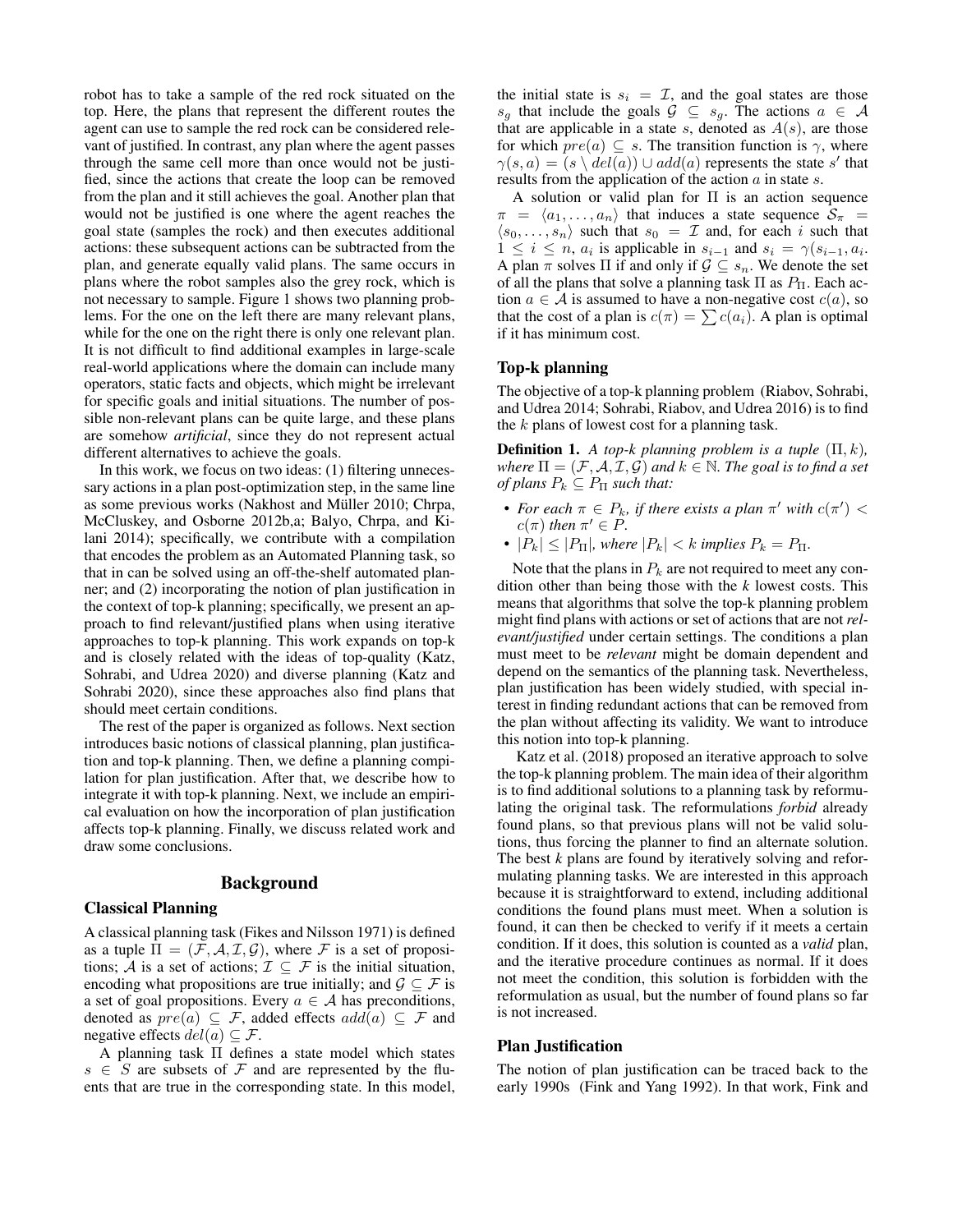Yang define different types of plan justifications: backward justification, well justification and perfect justification.

Given  $\Pi = (\mathcal{F}, \mathcal{A}, \mathcal{I}, \mathcal{G})$ , a plan  $\pi = (a_1, ..., a_n)$  and the set of causal links between them, an action  $a_i \in \pi$  is *backward justified* if  $\exists p \in add(a_i)$  such that  $p \in \mathcal{G}$  or  $\langle a_i, a_j, p \rangle$ is a causal link and  $a_j$  is backward justified<sup>1</sup>. The triple  $\langle a_i, a_j, p \rangle$  forms a causal link if  $a_i$  adds p, p is a precondition of  $a_i$ , and p is neither added nor deleted by any action between  $a_i$  and  $a_j$  (Celorrio et al. 2013). Then,  $a_i$  is backward justified if it is causally related to the goals. A plan  $\pi$ is backward justified if all of its actions are backward justified. *Well justified* actions are those that can not be removed from the plan without affecting the applicability of other actions. *Perfectly-justified* plans are those for which no subset of actions can be removed from the plan without invalidating plan. In this paper we also apply this idea.

### AP compilations for Action Elimination

This section introduces some formal definitions used in the rest of the paper, and explains the proposed AP compilations to eliminate unnecessary actions from plans.

#### Formal Definitions

We use the notion of *perfectly-justified* introduced by Fink and Yang. Thus, a plan is perfectly-justified if no actions can be *skipped* or eliminated while maintaining the plans' validity. We introduce it using the following definitions.

**Definition 2 (Reduced Plan).** *Given a plan*  $\pi$  $\langle a_1, \ldots, a_n \rangle$  *for*  $\Pi$  *and a strict subset of its actions*  $A_{\pi} \subset \pi$ *,*  $A_{\pi} \neq \emptyset$ , the reduced plan  $\pi_{\setminus A_{\pi}}$  is the action sequence re*sulting from eliminating the actions*  $a_i \in A_\pi$  *from*  $\pi$ *.* 

Definition 3 (Well-justified action set). *A subset of plan actions*  $A_{\pi} \subseteq \pi$ ,  $A_{\pi} \neq \emptyset$ , *is well justified if the correspond* $i$ ng reduced plan  $\pi_{\setminus A_\pi}$  is not a valid plan for  $\Pi.$ 

The previous definition just extends the notion of welljustified actions to well-justified subsets of actions.<sup>2</sup>

Now, we consider a plan  $\pi$  to be perfectly-justified if all of its subsets of actions are well justified, i.e. all the plans reduced by those subsets are invalid, so that there is no way of reducing the plan while maintaining its validity.

Definition 4 (Perfectly-justified plan). *A plan* π *is perfectly-justified iff all non-empty strict subsets of its actions,*  $A_{\pi} \subset \pi$ *, are well-justified.* 

Then, if there is at least a subset of actions which is not well-justified, the plan is not perfectly-justified. In that case will say the actions in that subset are **unnecessary**.

Given  $\Pi$  and a plan  $\pi$ , the task of finding the smallest perfectly-justified plan by eliminating actions from  $\pi$ is called Minimal Length Reduction (MLR) (Balyo, Chrpa, and Kilani 2014). Balyo, Chrpa, and Kilani also define the Minimal Reduction (MR) task. The aim of this task is to find a plan with the smallest possible cost by eliminating actions

from  $\pi$ . In this paper we are particularly interested in MLR. Both tasks have been shown to be NP-complete (Fink and Yang 1992; Nakhost and Müller 2010). In the following section we propose a compilation of the MLR problem into an AP one so that it can be solved with an off-the-shelf planner.

#### Perfect Justification as Planning

The idea is to define a classical planning task that, given a planning task and a solution plan, can identify and eliminate sets of unnecessary actions from plans. The compilation consists of encoding the planning task in a way that allows to include any action occurring in the original plan after the last action that was previously included. We achieve this by creating an order relation between the actions in  $\pi$ . More formally, given the planning task  $\Pi$  and a solution plan  $\pi$  we define  $\overline{\Pi}^{order} = (\overline{\mathcal{F}}', \mathcal{A}', \overline{\mathcal{I}'}, \mathcal{G})$  as follows:

- $\mathcal{F}' = \mathcal{F} \cup \mathcal{F}_{last} \cup \mathcal{F}_{order} \cup \mathcal{F}_{planact}$ , where:
	- $-\mathcal{F}_{last} = \{last_i | 0 \leq i \leq n\}$  facts represent the last position considered. There is a position (order in the sequence) for every action in the original plan plus an additional zero position,
	- $\mathcal{F}_{order} = \{order_{i,j} | 0 \le i \le n, i < j \le n\}$  are static facts to encode that position  $i$  is before position  $j$ , and
	- $\mathcal{F}_{planact} = \{planact_a | 1 \leq i \leq n\}$  are static facts to represent the action  $a$  appears in the plan  $\pi$  at position i.
- $A' = \{a_{i,j} \mid a \in A, 0 \le i \le n, i < j \le n\}$ , where there is an  $a_{i,j}$  action for every action a in the original task and combination of positions  $i, j$ , defined as follows:

 $pre(a_{ij}) = pre(a) \cup$  ${last<sub>i</sub>, order<sub>i,j</sub>,planet_a}$  $add(a_{ij}) = add(a) \cup \{last_j\}$  $del(a_{ij}) = del(a) \cup \{last_i\}$ 

•  $\mathcal{I}' = \mathcal{I} \cup \{ \text{last}_0 \} \cup \{ \text{order}_{i,j} \mid 0 \leq i,j \leq n, i < j \} \cup$  $\{planact_a | a_i \in \pi\}.$ 

Actions  $a_{i,j}$  in A' will only be applicable if there is an occurrence of action  $a \in \mathcal{A}$  in the original plan  $\pi$  at position j. For that, facts of type  $planact_{ai}$  are included in  $\mathcal{I}',$ representing the plan  $\pi$ . There is one of such facts per plan action, indicating  $\pi$  contains an occurrence action  $a \in \mathcal{A}$  at position i. The  $last_i$  fact represent the position of the last included action. Thus, the preconditions of  $a_{i,j}$  actions check that the action being included at position  $j$ , occurs in the original plan before the last included action with position i. The new initial state  $\mathcal{I}'$  sets the relation order between the actions in  $\pi$ , where there is a fact order<sub>0,j</sub> for every position  $j$  in the plan, which allows the application of any action of the plan.

When  $\Pi^{order}$  is solved, the resulting plan will only contain the actions in the original plan that are necessary without altering the order. The plan that solves  $\Pi^{order}$  can be easily compiled-back to be a plan of the original task, just by removing the action parameters representing orders. The correspondence between the actions of both plans is one-toone.

<sup>1</sup>Causal links were called initially *establishments* (Fink and Yang 1992).

 $2$ This notion is also defined by Balyo, Chrpa, and Kilani [2014] as plan reductions.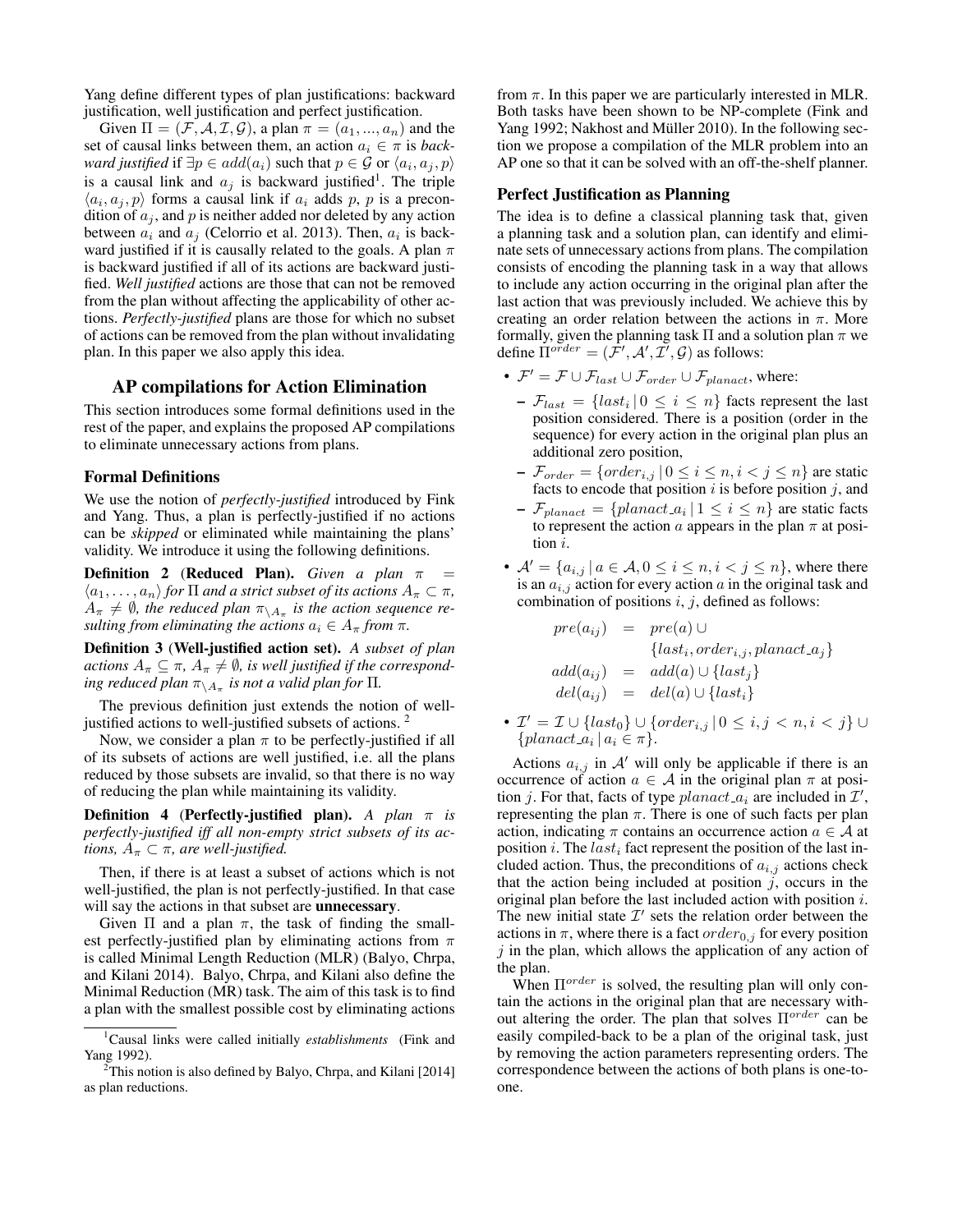**Definition 5.** Let  $\pi'$  be a valid plan of  $\Pi^{order}$ . Then, the *compiled-back plan for*  $\Pi$  *is*  $\pi'' = \{a \mid a \in \pi \land a_{ij} \in \pi'\}.$ 

This means that every  $a_{ij}$  action is replaced by its original action a.

### **Proposition 1.** The plan  $\pi''$  obtained from any valid plan  $\pi'$ *for*  $\overline{\Pi}^{order}$  *is a valid plan for*  $\Pi$ *.*

*Proof sketch.* A plan  $\pi$  that induces the state sequence  $S_{\pi}$  =  $\langle s_0, \ldots, s_n \rangle$  is valid if all of its actions are applicable in the state they are applied and  $\mathcal{G} \subseteq s_n$ . Since the goals of both  $\Pi$ and  $\Pi^{order}$  are the same, if  $\pi'$  is valid for  $\Pi^{order}$ , then it will also achieve all the goals in  $\Pi$  by definition. Since  $pre(a) \subset$  $pre(a_{i,j})$  for every  $a_{i,j} \in \mathcal{A}'$ , if  $a_{i,j}$  is applicable in a state, then the corresponding action  $a \in \mathcal{A}$  is also applicable in that state. We know that  $\pi'$  is valid, so, starting from  $\mathcal I$  all of its actions are applicable. Since  $\mathcal{I} \subset \mathcal{I}'$ , all actions in  $\pi''$  are in turn applicable starting from  $\mathcal I.$  The goals are met and all actions are applicable, so  $\pi''$  is a valid plan for  $\Pi$ .

### Theoretical Properties

This section shows the type of plans that are obtained from solving the compiled planning tasks. In particular, we show that the set of valid plans for the compilations is the set of valid reduced plans of the original task.

Let  $P_{\Pi}$  be the set of valid plans for a planning task  $\Pi$ . Two planning tasks Π, Π′ are *equivalent* if they have the same sets of valid plans,  $P_{\Pi} = P_{\Pi'}$ . For two plans  $\pi^-$ ,  $\pi$  we say that  $\pi^-$  is a subset of  $\pi$ ,  $\pi^- \subset \pi$  if  $\pi^-$  can be generated from eliminating actions from  $\pi$ . Since the compilation only allows for the execution of actions in the original plan or for their (implicit or explicit) elimination, the set of valid plans for  $\Pi^{order}$  contain exactly all the valid plans that can be generated from eliminating subsets of actions from the original task if their corresponding transformations as defined in 5 are considered. More formally:

**Proposition 2.** Let  $\Pi$  be a planning task and  $\pi$  =  $\langle a_1, ..., a_n \rangle$  *a valid plan for*  $\Pi$ . Let  $P_{order}$  be the set of *compiled-back valid plans for* Πorder*. Then* Porder =  $\{\pi^{-} \subseteq \pi \mid \pi^{-} \in P_{\Pi}\}.$ 

*Proof sketch.* We have to show that (i) any plan in  $P_{order}$  is in  $\{\pi^{-} \subseteq \pi \mid \pi^{-} \in P_{\Pi}\}\$ , and that (ii) any plan in  $\{\pi^{-} \subseteq$  $\pi | \pi^- \in P_{\Pi}$  is in  $P_{order}$ :

(i) Let  $\pi' = \langle b_1, ..., b_m \rangle \in P_{order}$  be any compiled-back valid plan for  $\Pi^{order}$ . Since all  $a_{ij}$  belonging to  $\Pi^{order}$  have in their precondition  $planact_{a_j}$ , only actions in  $\pi$  can be in  $\pi'$ . It is trivial to show that only one last<sub>i</sub> proposition is true in each state. In  $\mathcal I$  only  $last_0$  is true. Because of  $\Pi^{order}$  encoding, any  $a_i$  for which  $pre(a_i) \subseteq \mathcal{I}$  is applicable initially. Any of these actions delete  $last_0$  and add  $last_i$ . An action  $a_j$ is now applicable only if  $i < j$ . Continuing this process until  $last_n$  is true it is easy to see that  $\pi'$  can only have actions in  $\pi$  respecting their order, where some of them might be skipped. By Proposition 1,  $\pi' \in P_{\Pi}$ . Therefore, it is proven that  $(\forall \pi', \pi' \in \tilde{P}_{order} \implies \pi' \subseteq \pi \wedge \pi' \in P_{\Pi}).$ 

(ii) Let  $\pi = \langle b_1, ..., b_m \rangle \in \{ \pi^- \subset \pi \mid \pi^- \in P_{\Pi} \}.$  Following similar reasoning we can prove that  $(\forall \pi, \pi \in {\pi^- \subseteq \mathbb{R}^+})$  $\pi \overline{\mid} \pi^- \in P_{\Pi} \} \implies \pi \in P_{order}$ ). This is omitted for space reasons. Therefore  $P_{order} = {\pi^{-} \subseteq \pi | \pi^{-} \in P_{II}}$ .

The branching factor for solving  $\Pi^{order}$  can be as high as  $|\pi| = n$ , and  $\left(\sum^{n-1} \right)$  $\sum_{i=1}^{n} i$  *order* propositions must be created. This might become an issue when the length of plans is particularly long. We have another compilation introducing additional *skip* actions that allow to omit single actions, in which the order relation is defined only for consecutive actions. In this way the branching factor is reduced to exactly 2 in each step: either the current action or the skip action can be applied. In this paper we only consider  $\Pi^{order}$ . But, we have observed that the impact of using skip actions instead is not significant in our specific experiments.

#### Top-k Relevant Plans

This section introduces the top-k relevant planning problem. The idea is simple: given a characteristic/condition we are interested on, finding the best *k* plans that meet that condition. We denote the set of all plans that solve a planning task and meet a condition  $\omega$  as  $P_{\Pi}^{\mathcal{L}} \subseteq P_{\Pi}$ . More formally:

Definition 6 (Top-k relevant planning problem). *A topk relevant planning problem is a tuple* ⟨Π, k, ω⟩*, where*  $\Pi = (\mathcal{F}, \mathcal{A}, \mathcal{I}, \mathcal{G})$  *is a planning task,*  $k \in \mathbb{N}$  *and*  $\omega : P_{\Pi} \mapsto$  ${true, false}$ *. The goal is to find a set of plans*  $P_k \subseteq P_{\Pi}^{\omega}$ *such that:*

- For each  $\pi \in P_k$ , if there exists a plan  $\pi'$  such that  $c(\pi') < c(\pi) \wedge \omega(\pi')$  then  $\pi' \in P_k$ .
- $|P_k| \leq |P_{\Pi}^{\omega}|$ , where  $|P_k| < k$  implies  $P_k = P_{\Pi}^{\omega}$ .

This means that we want to find the  $k$  plans of least cost that meet a condition  $\omega$ . In this work we are particularly interested in plans that are perfectly justified. To do so, we extend Katz et al. (2018) iterative top-k planning approach as the Algorithm 1 shows. Initially  $P_k$  (solution set) is empty. Then, as long as  $k$  relevant plans have not been found, we repeat the following procedure. Get the next plan using an iterative top-k planning approach. If the problem is unsolvable, we return the found plans so far. Otherwise, we check if the plan  $\pi$  meets the condition  $\omega$ . If it does, it is added to  $P_k$ . Finally, a new planning task is defined following the iterative top-k planning procedure to forbid plans. We leave out the details of the reformulation of the planning task since we are using exactly the same approach proposed by Katz et al. (2018).

An open identified issue with this approach is determining when to stop. In many instances, the number of plans that meet a condition might be lower than the number of desired plans  $k$ . When the plans must be perfectly justified, an example of this is easy to imagine. For the planning problem shown on the right of Figure 1 there is only one perfectly justified plan. Any other plan, including plans with loops, contains sets of actions that can be eliminated from the plan to get equally valid plans. Since there is an infinite number of plans (with loops) that solve the problem, the described approach would continue trying to find plans to reach  $k$  indefinitely. After finding the first relevant plan, a new (loopy or with unnecessary actions) plan will be found on each iteration. It will not be perfectly justified, and therefore it will not be added to the solution set. Then, if  $k > 1$ , the process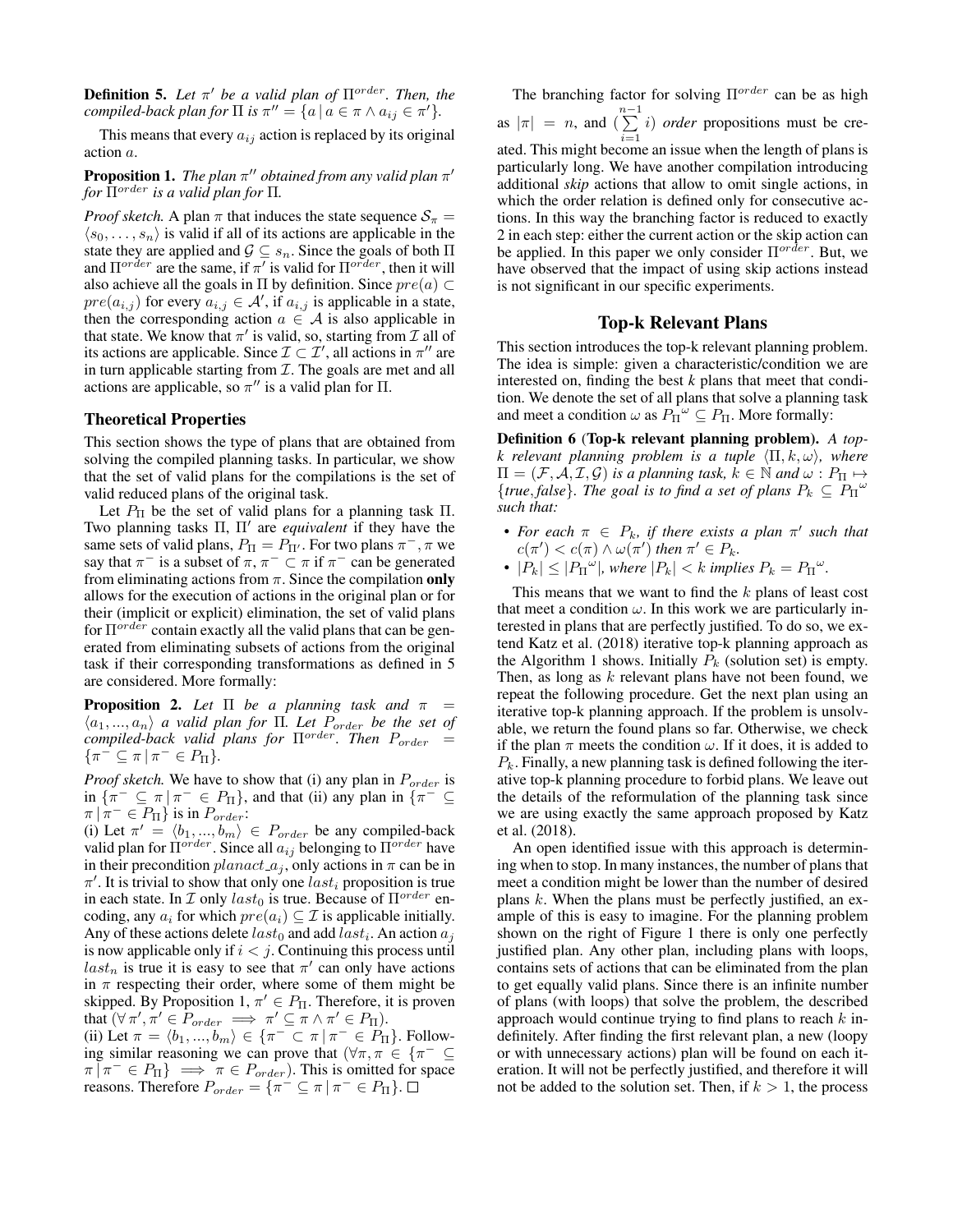will continue indefinitely, unless it is explicitly stopped using time or memory limits or memory is exhausted. A possible solution would be to incorporate the relevance check into the search process. Specifically, it can be performed when checking the goal condition so that the search can continue when the plan is not relevant. However, it is not trivial to do this without losing completeness (i.e. guarantee that all existing relevant plans can be found), because the fact that a plan is relevant not only depends on the state but also on the path. Then, determining whether or not there are more relevant plans remains a subject of future work. In this work we consider a time bound. But, if the top-k planning system could provide guarantees on loop-less paths completeness would be ensured.

|  |  | Algorithm 1: IterativeRelevantTopK( $\langle \Pi, k, \omega \rangle$ ) |  |  |  |  |  |  |
|--|--|------------------------------------------------------------------------|--|--|--|--|--|--|
|--|--|------------------------------------------------------------------------|--|--|--|--|--|--|

 $P_k \leftarrow \emptyset, \pi \leftarrow \emptyset$ while  $|P_k| < k \wedge \neg$ *timeout* do  $\pi \leftarrow get\_next\_plan(\Pi)$ if  $\pi = \emptyset$  then return  $P_k$ end if if  $\omega(\pi)$  then  $P_k \leftarrow P_k \cup {\pi}$ end if  $\Pi \leftarrow$  *forbid* $(\Pi, \pi)$ end while return  $P_k$ 

#### Evaluation

#### Evaluation Setting

For this particular work, we wish to analyse the number of perfectly justified plans found when solving the topk and top-k relevant planning problems. We perform this analysis over 300 planning tasks from 15 different domains that are widely used in plan and goal recognition research (Ramírez and Geffner 2009; Sohrabi, Riabov, and Udrea 2016; Pereira, Oren, and Meneguzzi 2020). We selected this benchmark<sup>3</sup> and not the standard International Planning Competition (IPC) benchmark for two main reasons. Firstly, IPC tasks are usually difficult to solve optimally, and thus computing large sets of plans using an iterative approach might be too time consuming. Secondly, these are domains and problems were used also in other settings as diverse planning (Roberts, Howe, and Ray 2014).

We modify Katz et al. (2018) software to find relevant plans in an iterative manner, following Algorithm 1. Since we are interested in perfectly justified plans, the condition to meet,  $\omega$ , will be perfect justification for all the experiments reported. We use our implementation of the  $\Pi^{ord\acute{e}r}$  compilation to check if found plans are perfectly justified. To do this, we set it to solve the MLR (Minimal Length Reduction) problem. This implementation takes as input a planning task



Figure 2: Violin plot of the distribution of the number of plans and relevant plans found in the kitchen domain.

(in PDDL) and a plan, and generates the  $\Pi^{order}$  task (also in PDDL). If the number of actions in the solution of this task is the same as in the original plan, then the plan did not have unnecessary actions. We use the Fast-Downward (FD) planning system (Helmert 2006) to solve the  $\Pi^{order}$  tasks, configured to find an optimal solution using A\* as a search algorithm and the  $h_{max}$  heuristic (Bonet and Geffner 2001).

The experiments were run on Intel(R) Xeon(R) CPU X3470 @ 2.93GHz machines. We used a time limit of 15 minutes and a memory limit of 14GB to solve each top-k and top-k relevant problem. For each instance of each domain, we solve both the top-k and top-k relevant planning problems for  $k \in [1, 5, 10, 50, 100, 500, 1000]$ . We did not conduct experiments with larger values of  $k$  since most tasks run out of memory or time.

#### Results

Table 1 shows a summary of the results for the top-k relevant planning problem. For each domain and value of  $k$  we report two values: the mean number and standard deviation of plans found before reaching  $k$  or the time limit (column Plans), and the average number and standard deviation of those plans that where relevant (column R-Plans). Remember that in this particular setting we consider a plan to be relevant if it is perfectly justified.

When the number of R-Plans is smaller than  $k$ , this indicates that on average we were not able to find the desired amount of relevant plans. This happens often in some domains as blocks-world, campus, depots, grid and sokoban. In general, the ratio of Plans to R-Plans decreases as  $k$  increases. Currently we can not know if there are enough additional relevant plans to reach  $k$ . As explained previously, this is a subject of further research. But we can make some analysis considering specific domain characteristics. For instance, in blocks-world, many actions involving blocks that are not in the goals are not relevant and in general there are few relevant plans. This is reflected on the number of Plans vs. R-Plans for blocks-world.

<sup>&</sup>lt;sup>3</sup>The set of planning tasks we used will be made publicly available.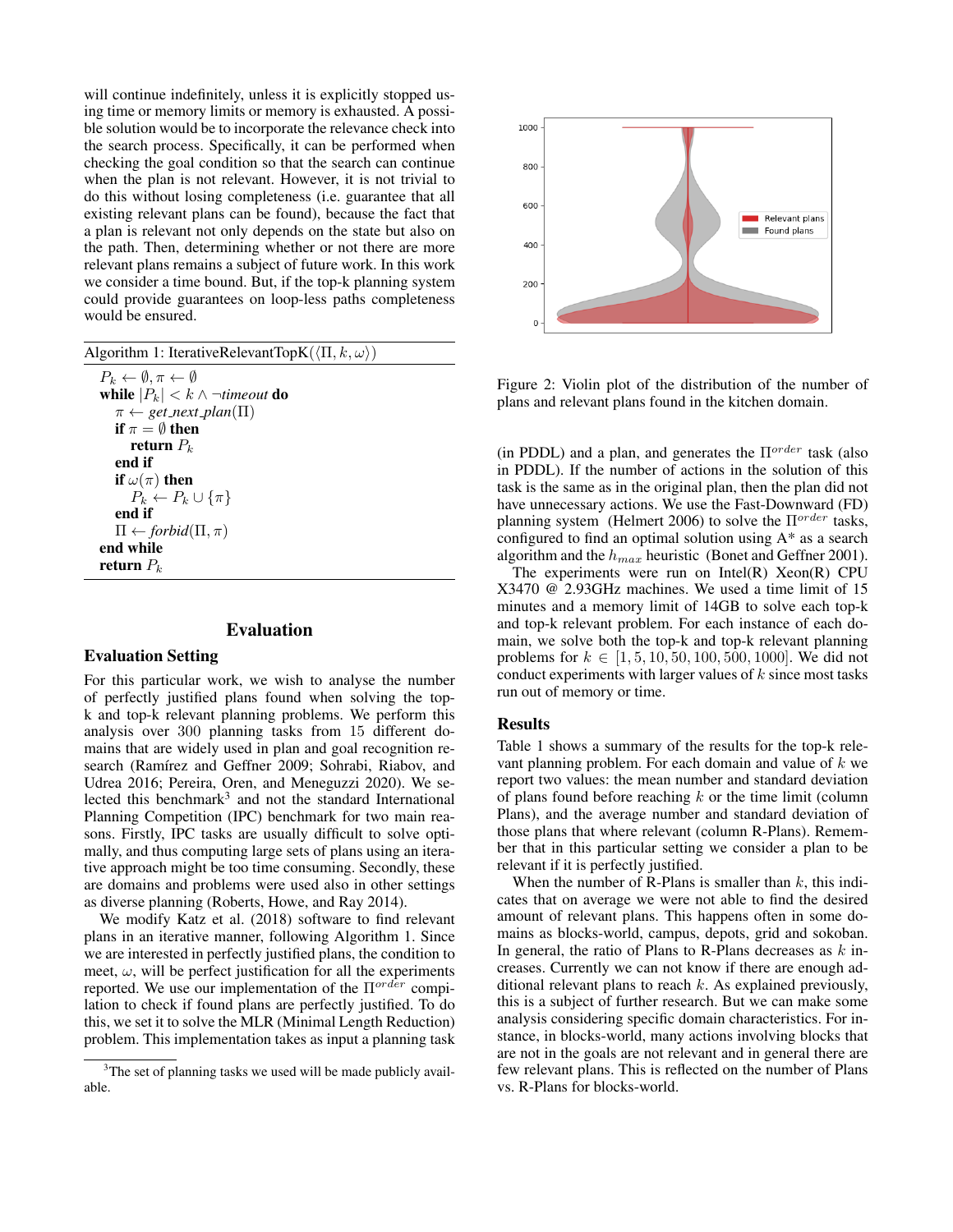|            | $k=5$            |                | $k=10$             |                 | $k=50$              |                   | $k = 100$           |                   |                     | $k = 500$               |                     | $k = 1000$          |
|------------|------------------|----------------|--------------------|-----------------|---------------------|-------------------|---------------------|-------------------|---------------------|-------------------------|---------------------|---------------------|
| Domain     | Plans            | Rel-Plans      | Plans              | Rel-Plans       | Plans               | Rel-Plans         | Plans               | Rel-Plans         | Plans               | Rel-Plans               | Plans               | Rel-Plans           |
| blocks     | $44.1 \pm 65.09$ | $.95 \pm 0.22$ | $158.9 \pm 125.41$ | $8.55 \pm 2.14$ | $255.45 \pm 82.27$  | $22.2 \pm 14.97$  | $261.55 \pm 69.82$  | $22.9 \pm 16.57$  | $261.55 \pm 69.82$  | $\sqrt{22.9 \pm 16.57}$ | $261.55 \pm 69.82$  | $22.9 \pm 16.57$    |
| campus     | $8.2 \pm 6.57$   | $5.0 \pm 0.0$  | $13.2 \pm 6.57$    | $10.0 \pm 0.0$  | $120.5 \pm 56.7$    | $50.0 \pm 0.0$    | $261.15 \pm 88.26$  | $97.35 \pm 8.16$  | $445.9 \pm 52.34$   | $220.85 \pm 72.27$      | $445.9 \pm 52.34$   | $220.85 \pm 72.27$  |
| depots     | $9.05 \pm 18.11$ | $5.0 \pm 0.0$  | $25.3 \pm 52.57$   | $9.9 \pm 0.45$  | $83.05 \pm 71.18$   | $44.5 \pm 13.52$  | $125.55 \pm 53.73$  | $87.0 \pm 31.79$  | $457.0 \pm 94.55$   | $417.25 \pm 179.42$     | $839.35 \pm 296.94$ | $797.25 \pm 379.85$ |
| driverlog  | $5.0 \pm 0.0$    | $5.0 \pm 0.0$  | $10.9 \pm 2.47$    | $10.0 \pm 0.0$  | $100.65 \pm 100.78$ | $45.95 \pm 9.78$  | $149.95 \pm 87.45$  | $85.15 \pm 29.1$  | $434.2 \pm 109.3$   | $343.05 \pm 201.86$     | $696.25 \pm 332.56$ | $600.1 \pm 434.46$  |
| dwr        | $5.0 \pm 0.0$    | $5.0 \pm 0.0$  | $10.0 \pm 0.0$     | $10.0 \pm 0.0$  | $67.6 \pm 54.17$    | $46.8 \pm 9.85$   | $112.6 \pm 38.78$   | $91.8 \pm 25.24$  | $440.35 \pm 99.52$  | $370.4 \pm 182.27$      | $721.05 \pm 320.51$ | $651.1 \pm 409.12$  |
| ferry      | $5.0 \pm 0.0$    | $5.0 \pm 0.0$  | $10.0 \pm 0.0$     | $10.0 \pm 0.0$  | $55.0 \pm 11.23$    | $50.0 \pm 0.0$    | $117.8 \pm 29.94$   | $99.0 \pm 3.64$   | $420.6 \pm 155.36$  | $341.6 \pm 165.52$      | $565.8 \pm 310.21$  | $471.8 \pm 342.68$  |
| grid       | $47.9 \pm 63.38$ | $.55 \pm 0.83$ | $69.45 \pm 64.73$  | $7.7 \pm 2.94$  | $104.15 \pm 53.6$   | $14.45 \pm 13.78$ | $107.3 \pm 51.12$   | $15.95 \pm 18.22$ | $107.3 \pm 51.12$   | $15.95 \pm 18.22$       | $107.3 \pm 51.12$   | $15.95 \pm 18.22$   |
| intruder   | $5.0 \pm 0.0$    | $5.0 \pm 0.0$  | $10.0 \pm 0.0$     | $10.0 \pm 0.0$  | $50.0 \pm 0.0$      | $50.0 \pm 0.0$    | $100.0 \pm 0.0$     | $100.0 \pm 0.0$   | $500.0 \pm 0.0$     | $500.0 \pm 0.0$         | $1000.0 \pm 0.0$    | $1000.0 \pm 0.0$    |
| kitchen    | $5.0 \pm 0.0$    | $5.0 \pm 0.0$  | $10.0 \pm 0.0$     | $10.0 \pm 0.0$  | $406.15 \pm 269.05$ | $38.8 \pm 8.79$   | $423.65 \pm 244.68$ | $56.3 \pm 32.99$  | $563.65 \pm 52.84$  | $196.3 \pm 228.66$      | $738.65 \pm 198.02$ | $371.3 \pm 473.33$  |
| logistics  | $5.0 \pm 0.0$    | $5.0 \pm 0.0$  | $10.0 \pm 0.0$     | $10.0 \pm 0.0$  | $50.0 \pm 0.0$      | $50.0 \pm 0.0$    | $100.0 \pm 0.0$     | $100.0 \pm 0.0$   | $500.0 \pm 0.0$     | $500.0 \pm 0.0$         | $1000.0 \pm 0.0$    | $1000.0 \pm 0.0$    |
| miconic    | $5.0 \pm 0.0$    | $5.0 \pm 0.0$  | $10.0 \pm 0.0$     | $10.0 \pm 0.0$  | $50.0 \pm 0.0$      | $50.0 \pm 0.0$    | $100.0 \pm 0.0$     | $100.0 \pm 0.0$   | $395.1 \pm 139.83$  | $383.2 \pm 124.99$      | $558.5 \pm 370.72$  | $518.8 \pm 308.3$   |
| rover      | $5.0 \pm 0.0$    | $5.0 \pm 0.0$  | $10.0 \pm 0.0$     | $10.0 \pm 0.0$  | $50.0 \pm 0.0$      | $50.0 \pm 0.0$    | $112.25 \pm 54.78$  | $99.7 \pm 1.34$   | $499.05 \pm 47.3$   | $475.2 \pm 91.95$       | $914.15 \pm 174.57$ | $859.6 \pm 266.66$  |
| satellite  | $5.4 \pm 0.82$   | $5.0 \pm 0.0$  | $11.2 \pm 4.02$    | $10.0 \pm 0.0$  | $63.5 \pm 35.14$    | $50.0 \pm 0.0$    | $127.0 \pm 59.89$   | $99.3 \pm 3.13$   | $524.05 \pm 169.89$ | $327.95 \pm 115.18$     | $558.85 \pm 202.5$  | $361.55 \pm 197.39$ |
| sokoban    | $17.8 \pm 20.11$ | $5.0 \pm 0.0$  | $47.95 \pm 43.0$   | $9.45 \pm 1.23$ | $92.55 \pm 45.05$   | $23.4 \pm 15.3$   | $95.45 \pm 42.66$   | $26.3 \pm 21.15$  | $95.45 \pm 42.66$   | $26.3 \pm 21.15$        | $95.45 \pm 42.66$   | $26.3 \pm 21.15$    |
| zenotravel | $5.0 \pm 0.0$    | $5.0 \pm 0.0$  | $10.0 \pm 0.0$     | $10.0 \pm 0.0$  | $50.0 \pm 0.0$      | $50.0 \pm 0.0$    | $109.3 \pm 28.77$   | $99.0 \pm 4.47$   | $444.85 \pm 130.84$ | $396.55 \pm 132.22$     | $716.85 \pm 477.12$ | $602.75 \pm 342.55$ |

Table 1: Results for top-k relevant plans.  $\omega$  is perfect justification. Plans column shows the mean number of plans found. R-Plans shows the mean number of relevant plans found.

|            |                  | $k=10$<br>$k=5$     |                   | $k=50$              |                    | $k = 100$           |                     | $k = 500$           |                     | $k = 1000$          |                     |                     |
|------------|------------------|---------------------|-------------------|---------------------|--------------------|---------------------|---------------------|---------------------|---------------------|---------------------|---------------------|---------------------|
|            |                  | TOP-K-R             | TOP-K             | TOP-K-R             | TOP-K              | TOP-K-R             | TOP-K               | TOP-K-R             | TOP-K-R<br>TOP-K    |                     | TOP-K               | TOP-K-R             |
| Domain     | TOP-K            |                     |                   |                     |                    |                     |                     |                     |                     |                     |                     |                     |
| blocks     | $0.61 \pm 0.21$  | $61.79 \pm 197.31$  | $1.28\pm0.45$     | $403.32 \pm 407.96$ | $13.01 \pm 6.0$    | $848.78 \pm 194.22$ | $71.33 \pm 47.74$   | $892.13 \pm 2.83$   | $892.67 \pm 4.58$   | $892.13 \pm 2.83$   | $892.67 \pm 4.58$   | $892.13 \pm 2.83$   |
| campus     | $0.6 \pm 0.1$    | $3.42 \pm 3.01$     | $1.06 \pm 0.17$   | $5.32 \pm 2.82$     | $7.03 \pm 3.05$    | $73.14 \pm 47.69$   | $23.96 \pm 7.16$    | $305.19 \pm 248.23$ | $856.96 \pm 77.69$  | $885.98 \pm 2.37$   | $893.99 \pm 1.86$   | $885.98 \pm 2.37$   |
| depots     | $4.46 \pm 4.77$  | $11.42 \pm 24.09$   | $4.54 \pm 4.7$    | $57.11 \pm 197.6$   | $7.04 \pm 6.08$    | $156.38 \pm 318.39$ | $19.93 \pm 29.91$   | $167.9 \pm 313.52$  | $183.9 \pm 363.04$  | $290.95 \pm 307.78$ | $227.08 \pm 393.18$ | $429.71 \pm 274.82$ |
| driverlog  | $0.32 \pm 0.22$  | $1.46 \pm 0.28$     | $0.43 \pm 0.29$   | $3.14 \pm 1.58$     | $3.96 \pm 7.23$    | $188.14 \pm 356.62$ | $17.23 \pm 35.84$   | $239.66 \pm 381.36$ | $352.7 \pm 431.0$   | $453.29 \pm 398.78$ | $446.25 \pm 457.37$ | $543.48 \pm 348.29$ |
| dwr        | $1.65 \pm 1.74$  | $4.46 \pm 3.56$     | $1.66 \pm 1.74$   | $6.83 \pm 5.06$     | $2.7 \pm 3.2$      | $113.46 \pm 265.99$ | $10.0 \pm 25.22$    | $135.88 \pm 259.73$ | $358.41 \pm 447.01$ | $547.2 \pm 304.83$  | $358.45 \pm 446.98$ | $718.61 \pm 237.36$ |
| ferry      | $0.25 \pm 0.04$  | $1.6 \pm 0.18$      | $0.26 \pm 0.04$   | $2.72 \pm 0.31$     | $4.11 \pm 9.19$    | $26.6 \pm 45.9$     | $39.61 \pm 79.46$   | $165.11 \pm 296.76$ | $499.92 \pm 399.58$ | $609.16 \pm 344.$   | $691.51 \pm 355.47$ | $738.12 \pm 247.45$ |
| grid       | $2.17 \pm 2.98$  | $277.25 \pm 412.79$ | $7.07 \pm 11.28$  | $459.18 \pm 438.24$ | $203.9 \pm 247.39$ | $815.92 \pm 200.78$ | $609.08 \pm 324.62$ | $880.73 \pm 23.99$  | $883.33 \pm 11.98$  | $880.73 \pm 23.99$  | $883.33 \pm 11.98$  | $880.73 \pm 23.99$  |
| intruder   | $0.2 \pm 0.02$   | $1.47 \pm 0.06$     | $0.19 \pm 0.02$   | $2.52 \pm 0.11$     | $0.2 \pm 0.02$     | $10.92 \pm 0.48$    | $0.21 \pm 0.02$     | $21.44 \pm 0.96$    | $0.25 \pm 0.01$     | $105.21 \pm 4.82$   | $0.28 \pm 0.01$     | $209.76 \pm 9.63$   |
| kitchen    | $0.22 \pm 0.04$  | $1.44 \pm 0.25$     | $0.31 \pm 0.12$   | $2.78 \pm 0.36$     | $1.47 \pm 1.02$    | $579.35 \pm 426.1$  | $5.01 \pm 3.58$     | $583.86 \pm 419.8$  | $291.94 \pm 228.38$ | $619.15 \pm 370.45$ | $579.58 \pm 436.1$  | $663.62 \pm 308.28$ |
| logistics  | $0.22 \pm 0.02$  | $1.55 \pm 0.04$     | $0.21 \pm 0.02$   | $2.63 \pm 0.06$     | $0.22 \pm 0.02$    | $11.36 \pm 0.24$    | $0.23 \pm 0.02$     | $22.3 \pm 0.47$     | $0.29 \pm 0.03$     | $109.28 \pm 2.28$   | $0.33 \pm 0.03$     | $218.01 \pm 4.63$   |
| miconic    | $0.27 \pm 0.06$  | $1.47 \pm 0.1$      | $0.42 \pm 0.23$   | $2.85 \pm 0.49$     | $4.32 \pm 4.62$    | $16.91 \pm 6.6$     | $23.14 \pm 28.47$   | $48.37 \pm 32.12$   | $579.04 \pm 391.23$ | $642.95 \pm 330.82$ | $700.86 \pm 334.1$  | $771.58 \pm 228.86$ |
| rover      | $0.42 \pm 0.48$  | $1.74 \pm 0.53$     | $0.42 \pm 0.48$   | $2.86 \pm 0.57$     | $0.43 \pm 0.48$    | $11.76 \pm 1.05$    | $0.58 \pm 0.81$     | $66.12 \pm 192.94$  | $48.66 \pm 199.57$  | $190.02 \pm 236.65$ | $223.99 \pm 397.08$ | $391.2 \pm 288.52$  |
| satellite  | $0.28 \pm 0.14$  | $1.47 \pm 0.31$     | $0.38 \pm 0.21$   | $2.83 \pm 1.49$     | $3.18 \pm 2.55$    | $22.86 \pm 30.06$   | $12.89 \pm 16.98$   | $84.58 \pm 188.72$  | $571.24 \pm 328.02$ | $817.98 \pm 204.97$ | $846.09 \pm 198.99$ | $848.75 \pm 153.6$  |
| sokoban    | $6.99 \pm 10.57$ | $55.75 \pm 115.06$  | $19.87 \pm 29.48$ | $297.85 \pm 374.79$ | $310.81 \pm 312.7$ | $811.89 \pm 177.28$ | $635.6 \pm 297.76$  | $883.9 \pm 10.72$   | $882.85 \pm 13.61$  | $883.9 \pm 10.72$   | $882.85 \pm 13.61$  | $883.9 \pm 10.72$   |
| zenotravel | $0.61 \pm 0.58$  | $1.76 \pm 0.67$     | $0.73 \pm 0.78$   | $2.86 \pm 1.02$     | $4.2 \pm 6.19$     | $15.09 \pm 7.91$    | $15.18 \pm 24.28$   | $80.94 \pm 192.4$   | $379.63 \pm 384.06$ | $505.01 \pm 378.75$ | $614.63 \pm 412.74$ | $687.66 \pm 308.04$ |

Table 2: Time results for the top-k and top-k relevant problems.

|            | $k=5$    |                |          | $k=10$   | $k=50$         |                | $k=100$  |                | $k = 500$ |                | $k = 1000$ |       |
|------------|----------|----------------|----------|----------|----------------|----------------|----------|----------------|-----------|----------------|------------|-------|
| Domain     | K        | $K-R$          | K        | $K-R$    | K              | $K-R$          | K        | $K-R$          | K         | $K-R$          | K          | $K-R$ |
| blocks     | $\Omega$ |                | $\theta$ |          | 0              | 19             | $\Omega$ | 20             | 20        | 20             | 20         | 20    |
| campus     | $\Omega$ | $\overline{0}$ | $\Omega$ | $\theta$ | 0              | $\Omega$       | $\Omega$ | $\overline{2}$ | 13        | 20             | 20         | 20    |
| depots     | $\Omega$ | $\Omega$       | $\Omega$ |          | $\Omega$       | 3              | 0        | 3              | 4         | 4              | 5          | 5     |
| driverlog  | $\Omega$ | $\Omega$       | $\Omega$ | $\theta$ | $\theta$       | 4              | 0        | 5              |           | 9              | 10         | 10    |
| dwr        | $\Omega$ | $\overline{0}$ | $\Omega$ | $\Omega$ | $\theta$       | $\overline{2}$ | $\Omega$ | $\overline{2}$ | 8         | 8              | 8          | 12    |
| ferry      | $\Omega$ | $\overline{0}$ | $\Omega$ | $\Omega$ | $\theta$       | 0              | $\Omega$ | $\overline{2}$ | 9         | 12             | 15         | 16    |
| grid       | $\Omega$ | 6              | 0        | 10       | $\overline{2}$ | 18             | 10       | 20             | 20        | 20             | 20         | 20    |
| intruder   | $\Omega$ | $\overline{0}$ | $\Omega$ | $\theta$ | $\theta$       | $\theta$       | $\Omega$ | $\Omega$       | $\Omega$  | 0              | $\Omega$   | 0     |
| kitchen    | $\Omega$ | $\overline{0}$ | $\Omega$ | $\theta$ | $\theta$       | 13             | $\Omega$ | 13             | $\theta$  | 13             | 13         | 13    |
| logistics  | $\theta$ | $\theta$       | $\Omega$ | $\theta$ | $\Omega$       | $\Omega$       | $\Omega$ | $\Omega$       | $\Omega$  | $\Omega$       | $\Omega$   | 0     |
| miconic    | $\Omega$ | $\theta$       | $\Omega$ | $\Omega$ | $\theta$       | $\theta$       | 0        | 0              | 11        | 12             | 15         | 16    |
| rover      | $\Omega$ | $\overline{0}$ | $\Omega$ | $\theta$ | $\theta$       | $\Omega$       | $\Omega$ |                |           | $\overline{2}$ | 5          | 5     |
| satellite  | $\Omega$ | 0              | $\Omega$ | $\theta$ | $\Omega$       | $\Omega$       | $\Omega$ |                | 9         | 18             | 19         | 19    |
| sokoban    | $\Omega$ | $\overline{0}$ | 0        | 5        | 3              | 17             | 10       | 20             | 20        | 20             | 20         | 20    |
| zenotravel | $\Omega$ | $\Omega$       | 0        | $\theta$ | $\overline{0}$ | $\theta$       | $\Omega$ |                | 6         | 9              | 13         | 14    |

Table 3: Number of timeouts recorded for the top-k and topk relevant planning problems

There are several domains for which a really large amount of plans must be found to find a small amount of relevant plans, and in most cases the desired number  $k$  is never achieved. In contrast, there are domains like logistics where all found plans are relevant. This occurs because a single plan for logistics can be used to derive additional plans by reducing it to a partial order plan. Each plan derived from the first (optimal) plan is perfectly justified because this is an unit-cost domain. Even more, in all our instances the all the desired  $(k)$  plans are derived from the first plan found. Figure 2 shows the distribution of the number of plans and relevant plans in the kitchen domain. This is one of the domains where the number of non-relevant plans is especially high. The width of the shadows shows that more data points share that value. The upper and lower horizontal lines represent the maximum an minimum values of the results respectively. The vertical lines correspond to the medians. The median of the first is 50 while for the second is 10. It is straightforward to verify that the presence of relevant plans considerably decreases as larger k values are required. As expected, irrelevant information in plans grows as more iterations are carried out.

Table 2 shows the required time (in seconds) to solve the top-k (TOP-K) and top-k relevant (TOP-K-R) problems for different values of  $k$ . As expected, the time spent on verifying that the found plans are relevant is high, given that guaranteeing a plan does not contain redundant actions is NPcomplete (Fink and Yang 1992; Nakhost and Müller 2010). There are domains, as blocks-world, grid and kitchen, where most of the found plans are not relevant, and therefore this time can be better justified than for other domains, like logistic, where all found plans are relevant. This can motivate further investigation on how to determine if the extra time needed to solve the top-k relevant problem is worth it depending on domain/problem characteristics.

Table 3 shows the number of timeouts for each domain and for top- $k(K)$  and top- $k$  relevant  $(K-R)$ . As expected, the number of timeouts for the relevant variant greatly exceeds the one for the regular top-k. Note that with the current approach if there are not  $k$  relevant plans our approach always stops due to the time limit.

## Related Work

There exists several approaches to top-k planning (Riabov, Sohrabi, and Udrea 2014; Katz et al. 2018; Speck, Mattmüller, and Nebel 2020), but so far all of them are concerned with the problem of finding the best k plans for a planning task, and not much has been studied the semantics and utility of these plans. Closer works to the idea intro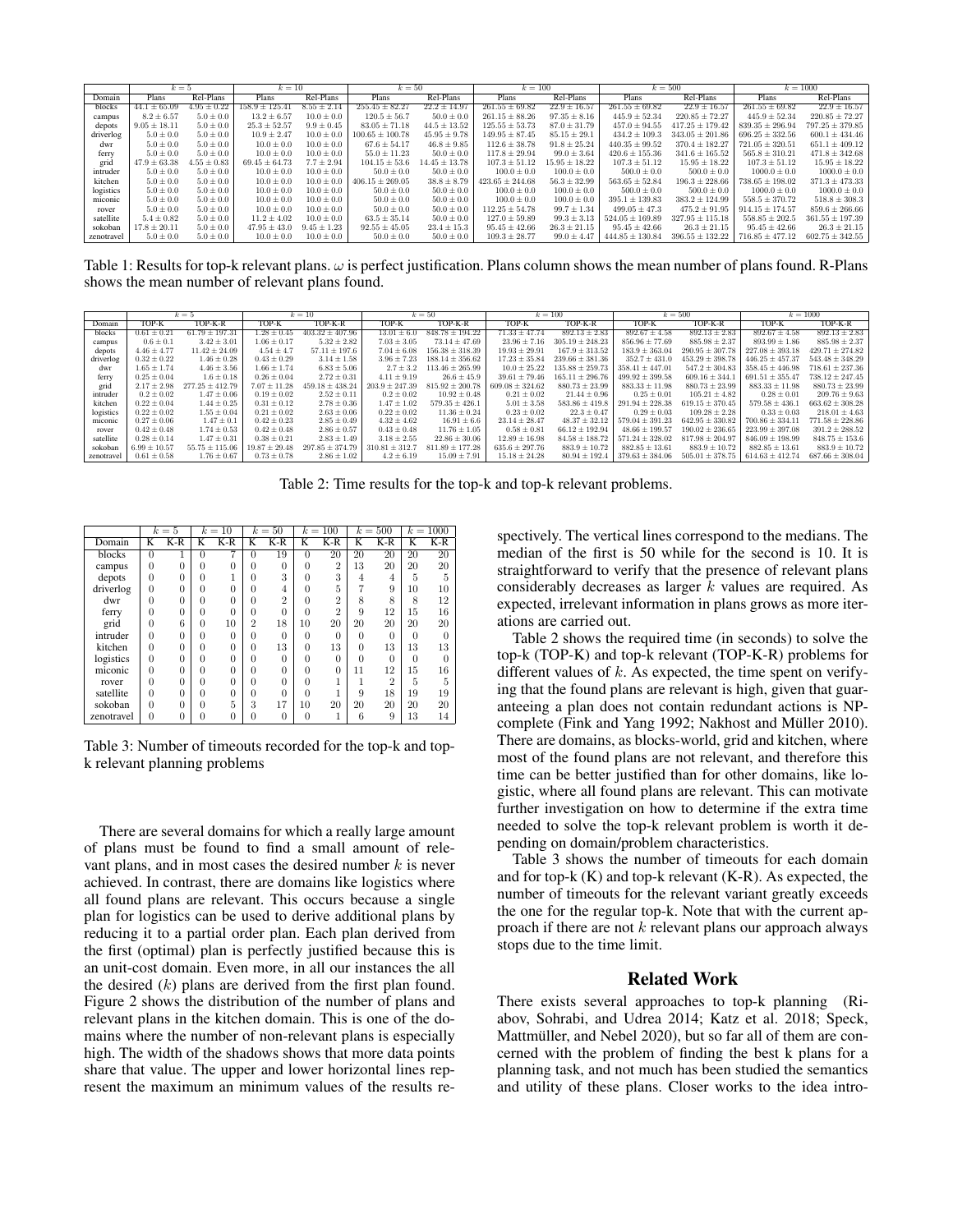duced in this paper are those about diverse planning (Srivastava et al. 2007; Roberts, Howe, and Ray 2014; Katz and Sohrabi 2020), where resulting plans are required to be different and similarity metrics are defined between plans. We consider the notion of plan relevance that applies only to single plans and can be considered as complementary to plan diversity. In applications of top-k planning one might want to generate plans that are at the same time diverse and relevant.

In this work, the condition for plan relevance is based on perfectly justified plans. Specifically we filter those plans that are not perfectly justified in a post-optimization step. There are some other works on plan post-optimization. Fink and Yang [1992] formalized different notions of plan justifications and provided complexity results for them. Specifically, they defined greedily justified actions as those that make the plan invalid when they are removed from it, and perfectly-justified plans as those with no redundant actions. Nakhost and Müller [2010] proposed Action Elimination, an algorithm based on greedy justification, and an additional technique based on plan neighborhood graph search. There are methods based on identifying redundant actions and non-optimal sub-plans by analyzing action dependencies, independencies (Chrpa, McCluskey, and Osborne 2012b), by checking pairs of inverse actions (Chrpa, McCluskey, and Osborne 2012a), and SAT-based approaches (Balyo, Chrpa, and Kilani 2014; Muise, Beck, and McIlraith 2016). The work in this paper is closely related to all these works with the difference that we approach the problem using Automated Planning. However, our method could be replaced by any other.<sup>4</sup>

There are also techniques that remove irrelevant information at preprocessing. For instance, Nebel, Dimopoulos, and Koehler 1997 proposed heuristics for selecting relevant information based on minimizing the number of initial facts by computing a fact generation tree going backwards from the goals; and a recent approach (Silver et al. 2020) learns convolutional graph neural networks to predict subsets of objects that are sufficient for solving the planning task. Approaching the problem at preprocessing has the additional advantage that it can make easier the planning process. This is specially interesting when the number of objects is very large. In this case, most modern heuristic planners that ground the actions over objects during preprocessing scale poorly. This is also one of the motivations for recent research on lifted planning (Corrêa et al. 2020), abstractions that simplify the problem (Fuentetaja and de la Rosa 2016) and some approaches based on generalized planning, as the aforementioned work of Silver et al.. We believe that studying techniques that can be applied in preprocessing or even during search in the context of top-k relevant planning would be an interesting research direction.

## Conclusions and Future Work

In this work we proposed the idea of top-k relevant plans as plans that meet some extra condition in the context of top-k planning. Specifically, we consider plans that are perfectly justified (i.e. they do not contain subsets of actions that can be removed while maintaining plan validity). We have incorporated this notion into a top-k planner as a filtering step which is applied every time a new plan is found. The filtering process is posed as an Automated Planning task. In particular, given a plan we show how to create planning tasks to solve Minimal Length Reduction (MLR) problem. We have performed experiments in a variety of domains. Many problems have few relevant plans or the number of plans found in order to find the desired relevant plans is high.

Regarding the proposed approach, determining whether there exist additional relevant plans to those already found is an interesting line of future work. We also plan to consider our work in conjunction to additional techniques that can be applied to filter irrelevant information in a preprocessing step or during search. Additionally, we wish to consider different definitions of relevance. Finally, we want to study the impact of plan relevance in applications of top-k planning as goal recognition.

### Acknowledgments

This work has been partially funded by FEDER/Ministerio de Ciencia, Innovación y Universidades - Agencia Estatal de Investigacion/TIN2017-88476-C2-2-R, RTC-2016-5407- ´ 4, and the Madrid Government (Comunidad de Madrid-Spain) under the Multiannual Agreement with UC3M in the line of Excellence of University Professors (EPUC3M17), and in the context of the V PRICIT (Regional Programme of Research and Technological Innovation)."

### References

Balyo, T.; Chrpa, L.; and Kilani, A. 2014. On different strategies for eliminating redundant actions from plans. In *Seventh Annual Symposium on Combinatorial Search*.

Boddy, M. S.; Gohde, J.; Haigh, T.; and Harp, S. A. 2005. Course of Action Generation for Cyber Security Using Classical Planning. In *ICAPS 2005*, 12–21.

Bonet, B.; and Geffner, H. 2001. Planning as heuristic search. *Artificial Intelligence*, 129(1): 5–33.

Borrajo, D.; Gopalakrishnan, S.; and Potluru, V. K. 2020. Goal Recognition via Model-based and Model-free Techniques. In *ICAPS Workshop on Planning for Financial Services (FinPlan)*.

Borrajo, D.; and Veloso, M. 2020. Domain-independent Generation and Classification of Behavior Traces. In *ICAPS Workshop on Planning for Financial Services (FinPlan)*.

Borrajo, D.; Veloso, M.; and Shah, S. 2020. Simulating and Classifying Behavior in Adversarial Environments Based on Action-State Traces: An Application to Money Laundering. In *Proceedings of the 2020 ACM International Conference on AI in Finance*. New York (EEUU).

Celorrio, S. J.; Haslum, P.; Thiebaux, S.; et al. 2013. Pruning bad quality causal links in sequential satisfying planning.

<sup>&</sup>lt;sup>4</sup>We have some results comparing it to the Max-SAT approach of Balyo, Chrpa, and Kilani (2014), showing both very similar performance times.